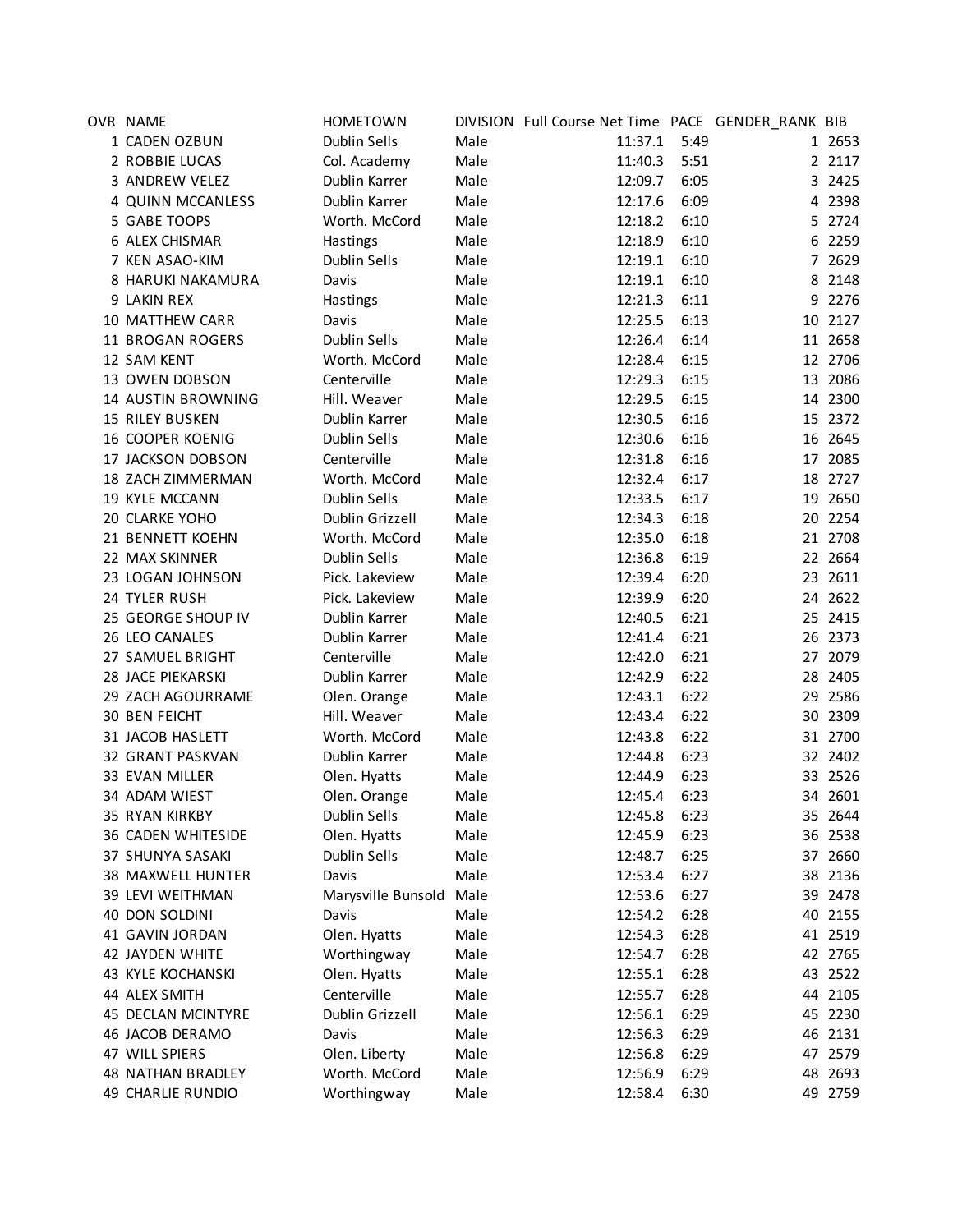| 50 NIGEL BULWINKLE        | Dempsey            | Male | 12:58.9 | 6:30 |    | 50 2343 |
|---------------------------|--------------------|------|---------|------|----|---------|
| 51 JORDAN POPCEVSKI       | Pick. Lakeview     | Male | 12:59.8 | 6:30 |    | 51 2618 |
| 52 MAX RECARD             | Worth. McCord      | Male | 12:59.9 | 6:30 |    | 52 2716 |
| 53 ZACHARY MAAS           | Dublin Karrer      | Male | 13:00.4 | 6:31 |    | 53 2397 |
| 54 COEN MARTIN            | Worthingway        | Male | 13:01.0 | 6:31 |    | 54 2751 |
| 55 PRANAV KANAGALA        | New Albany         | Male | 13:01.4 | 6:31 |    | 55 2496 |
| 56 NOAH KASTNER           | Worth. McCord      | Male | 13:02.0 | 6:31 |    | 56 2704 |
| 57 REID HARTNER           | Dublin Karrer      | Male | 13:02.1 | 6:32 | 57 | 2386    |
| 58 JEREMY BONS            | Dublin Sells       | Male | 13:03.4 | 6:32 | 58 | 2631    |
| 59 JADEN WILLIAMSON       | Dempsey            | Male | 13:03.8 | 6:32 | 59 | 2362    |
| <b>60 ISAIAH CLARKE</b>   | Pick. Lakeview     | Male | 13:04.0 | 6:32 |    | 60 2608 |
| 61 LIAM SOUNGPRADITH      | Hastings           | Male | 13:04.8 | 6:33 |    | 61 2281 |
| 62 SIMON NEWKIRK          | Davis              | Male | 13:05.2 | 6:33 |    | 62 2149 |
| 63 JAMES BRICKNER         | Olen. Liberty      | Male | 13:05.3 | 6:33 |    | 63 2545 |
| 64 WILL JACOBS            | Pick. Lakeview     | Male | 13:05.7 | 6:33 |    | 64 2610 |
| <b>65 OWEN KOCKENTIET</b> | Davis              | Male | 13:06.6 | 6:34 |    | 65 2141 |
| 66 SPENCER LAY            | Olen. Liberty      | Male | 13:06.9 | 6:34 |    | 66 2560 |
| 67 CLAYTON CHESBOROUGH    | Hill. Weaver       | Male | 13:06.9 | 6:34 |    | 67 2302 |
| 68 CAMDEN LEE             | Centerville        | Male | 13:07.9 | 6:34 |    | 68 2094 |
| 69 CARTER STOWELL         | Marysville Bunsold | Male | 13:08.8 | 6:35 |    | 69 2475 |
| 70 KILLIAN MORIN          | Olen. Liberty      | Male | 13:09.7 | 6:35 |    | 70 2569 |
| 71 JEREMIAH RUTHERFORD    | Dempsey            | Male | 13:09.9 | 6:35 |    | 71 2356 |
| 72 HUX JENKINS            | Olen. Liberty      | Male | 13:10.3 | 6:36 |    | 72 2555 |
| 73 GREY BENNET            | Dublin Grizzell    | Male | 13:10.4 | 6:36 |    | 73 2203 |
| 74 AIDEN GIES             | Davis              | Male | 13:11.1 | 6:36 |    | 74 2134 |
| 75 NATHAN EVANS           | Davis              | Male | 13:11.2 | 6:36 |    | 75 2133 |
| 76 RUTHVIK JEENIGIRI      | Dublin Grizzell    | Male | 13:11.6 | 6:36 |    | 76 2221 |
| 77 LAIRD BONNIE           | Dublin Grizzell    | Male | 13:12.1 | 6:37 |    | 77 2205 |
| 78 SHAWN CHEN             | Dublin Karrer      | Male | 13:13.3 | 6:37 | 78 | 2376    |
| 79 KEITA KIKUCHI          | Davis              | Male | 13:15.0 | 6:38 | 79 | 2139    |
| 80 ROCCO GUGLIEMOTTO      | Dublin Karrer      | Male | 13:16.5 | 6:39 |    | 80 2384 |
| 81 DYLAN SWAZUK           | Worth. McCord      | Male | 13:16.7 | 6:39 |    | 81 2720 |
| 82 KEVIN WANG             | Hastings           | Male | 13:16.7 | 6:39 |    | 82 2285 |
| <b>83 YUHAN XIAO</b>      | Centerville        | Male | 13:17.7 | 6:39 |    | 83 2111 |
| 84 MITCHELL JOB           | Centerville        | Male | 13:17.9 | 6:39 |    | 84 2091 |
| 85 TEAGEN BRUESTLE        | Dempsey            | Male | 13:18.1 | 6:40 |    | 85 2342 |
| 86 AARON GREEN            | Hill. Weaver       | Male | 13:18.3 | 6:40 |    | 86 2314 |
| 87 HUNTER ROCKWELL        | Hill. Weaver       | Male | 13:18.6 | 6:40 |    | 87 2331 |
| 88 J.R. LAPCZYNSKI        | Worthingway        | Male | 13:19.0 | 6:40 |    | 88 2749 |
| 89 ANDREW BUNGE           | Worth. McCord      | Male | 13:19.3 | 6:40 |    | 89 2694 |
| 90 SEAN RICHARDSON        | Pick. Lakeview     | Male | 13:19.3 | 6:40 |    | 90 2620 |
| 91 BRENDAN ELLIOTT        | Olen. Orange       | Male | 13:19.5 | 6:40 |    | 91 2591 |
| 92 LUKE DESAI             | New Albany         | Male | 13:20.1 | 6:40 |    | 92 2488 |
| 93 CHARLIE GUERRA         | Dublin Grizzell    | Male | 13:20.3 | 6:41 |    | 93 2216 |
| 94 DAYTON YOUNG           | Olen. Liberty      | Male | 13:20.7 | 6:41 |    | 94 2585 |
| 95 WILLIAM TURNBULL       | <b>Hastings</b>    | Male | 13:22.5 | 6:42 |    | 95 2283 |
| 96 DYLAN LUDWIG           | Dublin Karrer      | Male | 13:22.9 | 6:42 |    | 96 2396 |
| 97 KAYLEB JAMES           | Gahanna East       | Male | 13:23.2 | 6:42 |    | 97 2171 |
| 98 GREYSON HARPMAN        | Olen. Liberty      | Male | 13:24.0 | 6:42 |    | 98 2553 |
| 99 BEN MADENWALD          | Dublin Sells       | Male | 13:24.2 | 6:43 |    | 99 2646 |
|                           |                    |      |         |      |    |         |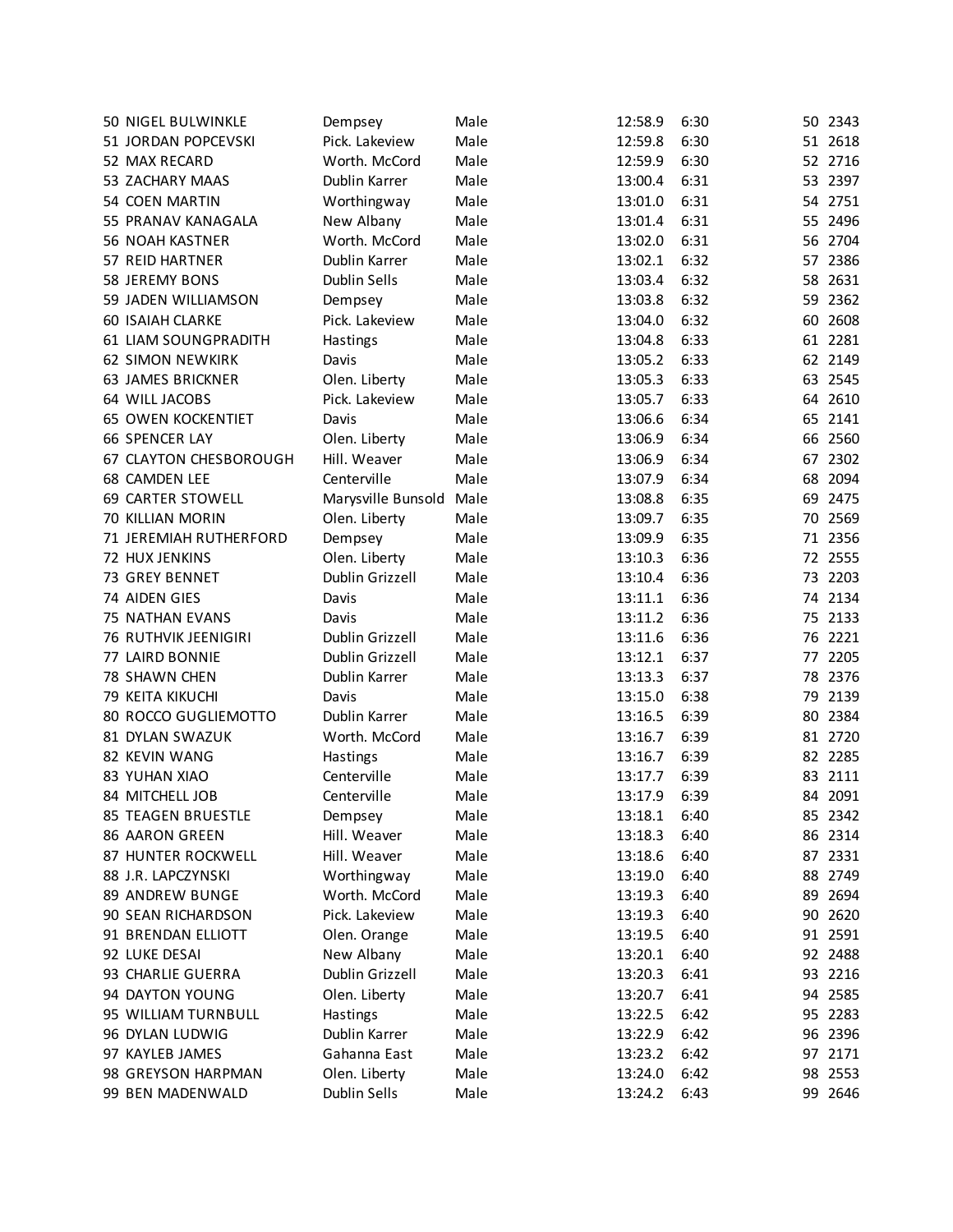| 100 JIWON?? JIN           | Dublin Karrer      | Male | 13:24.4 | 6:43 | 100 2392 |
|---------------------------|--------------------|------|---------|------|----------|
| 101 NATE ARDIZZONE        | Davis              | Male | 13:24.9 | 6:43 | 101 2122 |
| 102 CONNOR COCHRAN        | Gahanna East       | Male | 13:25.2 | 6:43 | 102 2163 |
| 103 JACK HACKETT          | Dublin Karrer      | Male | 13:25.5 | 6:43 | 103 2385 |
| 104 SAM FELDSTEIN         | Gahanna East       | Male | 13:25.7 | 6:43 | 104 2166 |
| 105 OLIVER DAVIS          | Olen. Hyatts       | Male | 13:26.0 | 6:43 | 105 2512 |
| 106 ALEX LAWRENCE         | Olen. Liberty      | Male | 13:26.1 | 6:44 | 106 2559 |
| 107 TYLER HAMM            | Larson             | Male | 13:26.3 | 6:44 | 107 2441 |
| 108 AARON SCHLEMMER       | Marysville Bunsold | Male | 13:26.5 | 6:44 | 108 2474 |
| 109 MAX GOLEMBIEWSKI      | Hastings           | Male | 13:26.9 | 6:44 | 109 2264 |
| 110 LOGAN CLAPPIER        | New Albany         | Male | 13:27.1 | 6:44 | 110 2487 |
| 111 JACKSON BOWSER        | New Albany         | Male | 13:31.1 | 6:46 | 111 2483 |
| 112 BROGAN KASHMIRY       | Olen. Hyatts       | Male | 13:32.1 | 6:47 | 112 2520 |
| 113 DEXTER JONES          | Worth. McCord      | Male | 13:32.4 | 6:47 | 113 2703 |
| 114 EVAN HOUPT            | Dublin Grizzell    | Male | 13:33.5 | 6:47 | 114 2220 |
| 115 TYLER AMBROSE         | Dublin Grizzell    | Male | 13:34.1 | 6:48 | 115 2200 |
| 116 ASHTON BOYD           | Gahanna East       | Male | 13:35.1 | 6:48 | 116 2160 |
| 117 DYLAN BELINGER        | Olen. Liberty      | Male | 13:35.2 | 6:48 | 117 2543 |
| 118 AVERY FRANKS          | Dublin Grizzell    | Male | 13:35.5 | 6:48 | 118 2213 |
| 119 CONOR CARSON          | New Albany         | Male | 13:35.5 | 6:48 | 119 2485 |
| 120 THANISH BOGGULA       | Dublin Grizzell    | Male | 13:35.7 | 6:48 | 120 2204 |
| 121 CAMDEN GODDARD        | Gahanna East       | Male | 13:36.5 | 6:49 | 121 2168 |
| 122 BRAYDEN TROSPER       | Centerville        | Male | 13:36.6 | 6:49 | 122 2106 |
| 123 ANDREW MOSTYN         | Dublin Karrer      | Male | 13:36.7 | 6:49 | 123 2400 |
| 124 JACKSON LONG          | Dublin Karrer      | Male | 13:36.7 | 6:49 | 124 2395 |
| 125 MATT FLANAGAN         | Dublin Karrer      | Male | 13:37.5 | 6:49 | 125 2380 |
| 126 TALON POCH            | Worthingway        | Male | 13:37.7 | 6:49 | 126 2757 |
| 127 HAYDEN STEVENS        | <b>Big Walnut</b>  | Male | 13:38.4 | 6:50 | 127 2071 |
| 128 WINSTON FU            | Dublin Karrer      | Male | 13:38.6 | 6:50 | 128 2381 |
| 129 HAYDEN BEERY          | Marysville Bunsold | Male | 13:39.2 | 6:50 | 129 2452 |
| <b>130 KAVI BRANNON</b>   | Worthingway        | Male | 13:41.2 | 6:51 | 130 2729 |
| 131 LIAM MORAN            | Olen. Liberty      | Male | 13:41.4 | 6:51 | 131 2568 |
| 132 HAYDEN YANG           | Dublin Grizzell    | Male | 13:42.2 | 6:52 | 132 2253 |
| 133 CORY MASON            | Gahanna East       | Male | 13:42.5 | 6:52 | 133 2176 |
| 134 MCCAFREY TATUM        | Olen. Hyatts       | Male | 13:43.0 | 6:52 | 134 2533 |
| 135 ZENO EDER             | Dempsey            | Male | 13:43.1 | 6:52 | 135 2346 |
| 136 CARTER WEER           | Hill. Weaver       | Male | 13:44.6 | 6:53 | 136 2336 |
| 137 ERIC SCHUSTER         | Col. Academy       | Male | 13:46.4 | 6:54 | 137 2119 |
| <b>138 LOGAN MCINTIRE</b> | Olen. Hyatts       | Male | 13:46.7 | 6:54 | 138 2525 |
| 139 JOSEPH KIM            | Dublin Karrer      | Male | 13:47.1 | 6:54 | 139 2393 |
| 140 CONNER FAURIS         | Olen. Liberty      | Male | 13:47.4 | 6:54 | 140 2550 |
| 141 SIMON SCHAAL          | Olen. Liberty      | Male | 13:48.1 | 6:54 | 141 2576 |
| 142 EVEREST OSBORNE       | Larson             | Male | 13:48.2 | 6:55 | 142 2448 |
| 143 SAM PEREZ             | Olen. Liberty      | Male | 13:48.5 | 6:55 | 143 2571 |
| 144 KEVIN ZARATE-NONATO   | Dublin Sells       | Male | 13:48.5 | 6:55 | 144 2669 |
| 145 TRENT BACK            | New Albany         | Male | 13:49.1 | 6:55 | 145 2479 |
| 145 EVAN LEWIS            | Centerville        | Male | 13:49.1 | 6:55 | 145 2096 |
| 147 NATHANIEL RICHARDSON  | Dempsey            | Male | 13:49.2 | 6:55 | 147 2354 |
| 148 NICK AVRAMOV          | Dublin Grizzell    | Male | 13:49.6 | 6:55 | 148 2201 |
| 149 LIAM MYERS            | Worthingway        | Male | 13:50.8 | 6:56 | 149 2755 |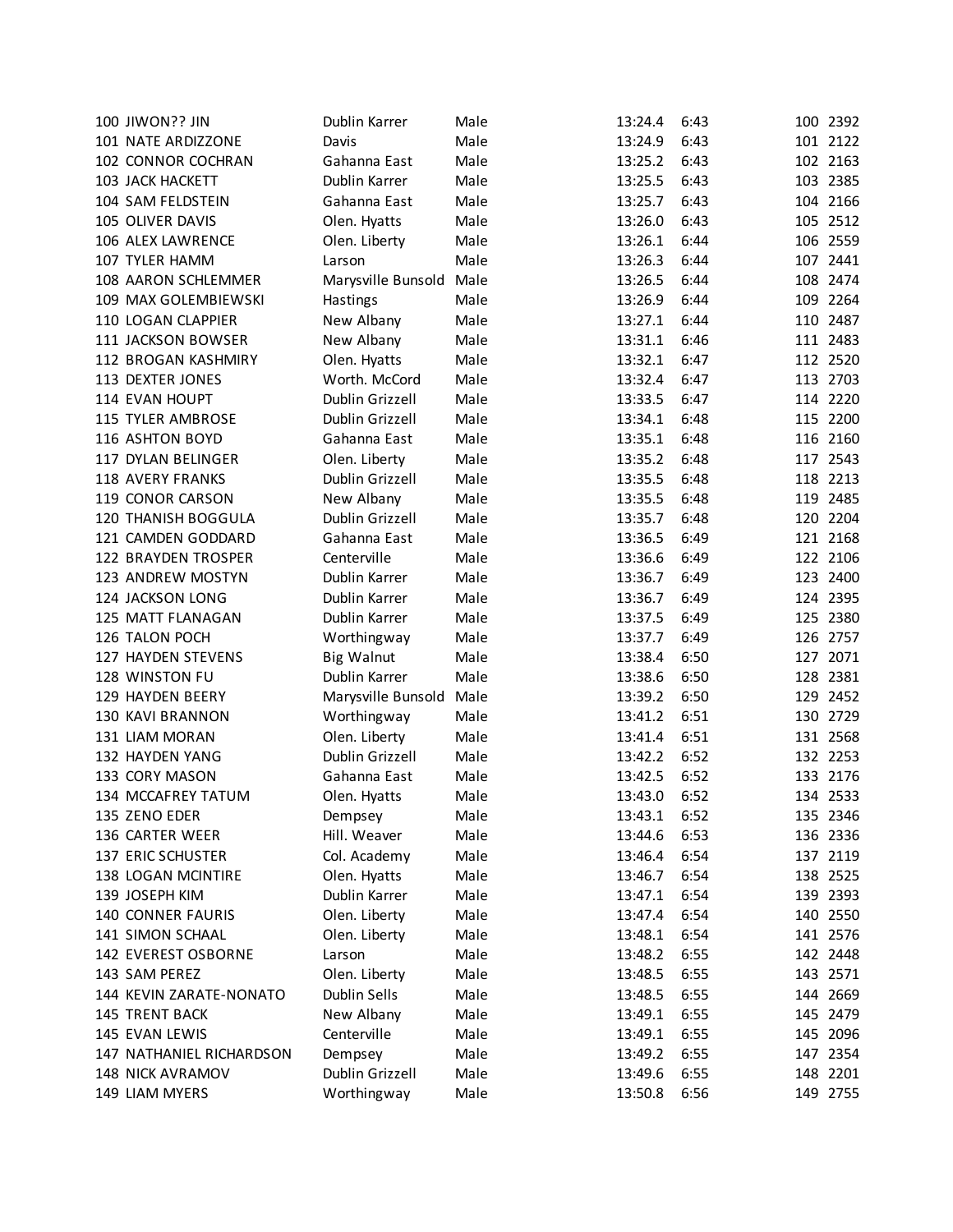| <b>150 EVAN DONAHUE</b>  | Marysville Bunsold Male |      | 13:51.1 | 6:56 |     | 150 2457 |
|--------------------------|-------------------------|------|---------|------|-----|----------|
| 151 JAMES DUNZWEILER     | Olen. Orange            | Male | 13:51.3 | 6:56 |     | 151 2590 |
| 152 WILL WEIDA           | Gahanna East            | Male | 13:52.0 | 6:56 |     | 152 2187 |
| 153 EVAN BROWN           | Davis                   | Male | 13:53.1 | 6:57 |     | 153 2125 |
| <b>154 NOAH LINGNELL</b> | Hastings                | Male | 13:53.4 | 6:57 |     | 154 2269 |
| 155 SEAN KADEL           | Gahanna East            | Male | 13:53.6 | 6:57 |     | 155 2173 |
| 156 LINCOLN MCNEELY      | Pick. Lakeview          | Male | 13:54.0 | 6:57 |     | 156 2614 |
| 157 SEAN MCKELVEY        | Larson                  | Male | 13:54.9 | 6:58 |     | 157 2445 |
| 158 TYLER HOWARD         | Davis                   | Male | 13:55.6 | 6:58 |     | 158 2135 |
| 159 NOAH CARLSON         | Centerville             | Male | 13:56.2 | 6:59 | 159 | 2081     |
| 160 KAMDEN BAILEY        | New Albany              | Male | 13:56.7 | 6:59 |     | 160 2480 |
| <b>161 KADIN TAYLOR</b>  | Gahanna East            | Male | 13:58.5 | 7:00 |     | 161 2183 |
| 162 BENJAMIN ROEL        | Dempsey                 | Male | 13:58.7 | 7:00 |     | 162 2355 |
| 163 JAGGER NOEL          | Centerville             | Male | 14:00.3 | 7:01 |     | 163 2099 |
| 164 DANIEL KIRCHHOFF     | Davis                   | Male | 14:00.3 | 7:01 |     | 164 2140 |
| 165 CAREY YI             | Dublin Karrer           | Male | 14:00.7 | 7:01 |     | 165 2428 |
| 166 NICK HERNANDEZ       | New Albany              | Male | 14:01.7 | 7:01 |     | 166 2493 |
| 167 NATHAN WHARTON       | <b>Big Walnut</b>       | Male | 14:02.9 | 7:02 |     | 167 2076 |
| 168 ETHAN WALLER         | Centerville             | Male | 14:03.3 | 7:02 |     | 168 2108 |
| 169 CAMERON?? ATKIN      | Dublin Karrer           | Male | 14:03.5 | 7:02 |     | 169 2367 |
| 170 OM CANTLIE           | Olen. Hyatts            | Male | 14:04.2 | 7:03 |     | 170 2509 |
| 171 MAX BRICKMAN         | Pick. Lakeview          | Male | 14:04.4 | 7:03 |     | 171 2604 |
| 172 SAM MURRAY           | Gahanna East            | Male | 14:05.2 | 7:03 |     | 172 2178 |
| 173 SEAN MCCAFFREY       | Dublin Sells            | Male | 14:06.3 | 7:04 |     | 173 2649 |
| 174 BRENNAN WHARTON      | <b>Big Walnut</b>       | Male | 14:06.3 | 7:04 | 174 | 2075     |
| 175 OLIVER CANNON        | Worthingway             | Male | 14:06.5 | 7:04 | 175 | 2730     |
| 176 AYDIN DEEN           | Olen. Hyatts            | Male | 14:06.7 | 7:04 |     | 176 2513 |
| 177 ANDREW SHIFLETTE     | Worthingway             | Male | 14:07.0 | 7:04 |     | 177 2762 |
| 178 JESSE STUEPFERT      | Worth. McCord           | Male | 14:07.5 | 7:04 |     | 178 2719 |
| 178 JACKSON MEYER        | Olen. Liberty           | Male | 14:07.5 | 7:04 |     | 178 2564 |
| 180 GABE KATCHMAN        | Centerville             | Male | 14:08.4 | 7:05 |     | 180 2092 |
| 181 JAMISON LOHISER      | Pick. Lakeview          | Male | 14:09.5 | 7:05 |     | 181 2613 |
| 182 OWEN FLEMING         | New Albany              | Male | 14:10.2 | 7:06 |     | 182 2491 |
| 183 MOHAN SHAH           | Olen. Hyatts            | Male | 14:11.7 | 7:06 |     | 183 2532 |
| 184 WILLIAM ACREE        | <b>Big Walnut</b>       | Male | 14:12.2 | 7:07 |     | 184 2046 |
| 185 LEO HOLLAND          | Dublin Karrer           | Male | 14:13.3 | 7:07 |     | 185 2387 |
| 186 CHETHAS PYLA         | Dublin Karrer           | Male | 14:14.8 | 7:08 |     | 186 2408 |
| 187 CHARLIE KIEHL        | Hastings                | Male | 14:15.3 | 7:08 |     | 187 2265 |
| <b>188 LIEM WATKINS</b>  | Dublin Karrer           | Male | 14:15.8 | 7:08 |     | 188 2426 |
| <b>189 JACK BURTON</b>   | Pick. Lakeview          | Male | 14:15.9 | 7:08 |     | 189 2605 |
| 190 RYAN ALCOX           | Dublin Karrer           | Male | 14:16.9 | 7:09 |     | 190 2364 |
| 191 PATRICK GALLAUGHER   | Worthingway             | Male | 14:17.3 | 7:09 |     | 191 2741 |
| 192 TYLER DIETZ          | Dublin Grizzell         | Male | 14:17.5 | 7:09 |     | 192 2210 |
| 193 NENKO DIVITTIS       | Hastings                | Male | 14:18.0 | 7:09 |     | 193 2262 |
| 194 LIAM LONG            | <b>Big Walnut</b>       | Male | 14:18.4 | 7:10 |     | 194 2062 |
| <b>195 SETH BARKER</b>   | Hill. Weaver            | Male | 14:20.1 | 7:11 |     | 195 2298 |
| 196 ELLIOTT SCHEHL       | Col. Academy            | Male | 14:21.2 | 7:11 |     | 196 2118 |
| 197 BEN RITZMAN          | Larson                  | Male | 14:22.0 | 7:11 |     | 197 2449 |
| 198 HARUTO TESAKI        | Dublin Karrer           | Male | 14:22.2 | 7:12 |     | 198 2422 |
| 199 TAKAHIDE KATAYAMA    | Dublin Sells            | Male | 14:22.6 | 7:12 |     | 199 2642 |
|                          |                         |      |         |      |     |          |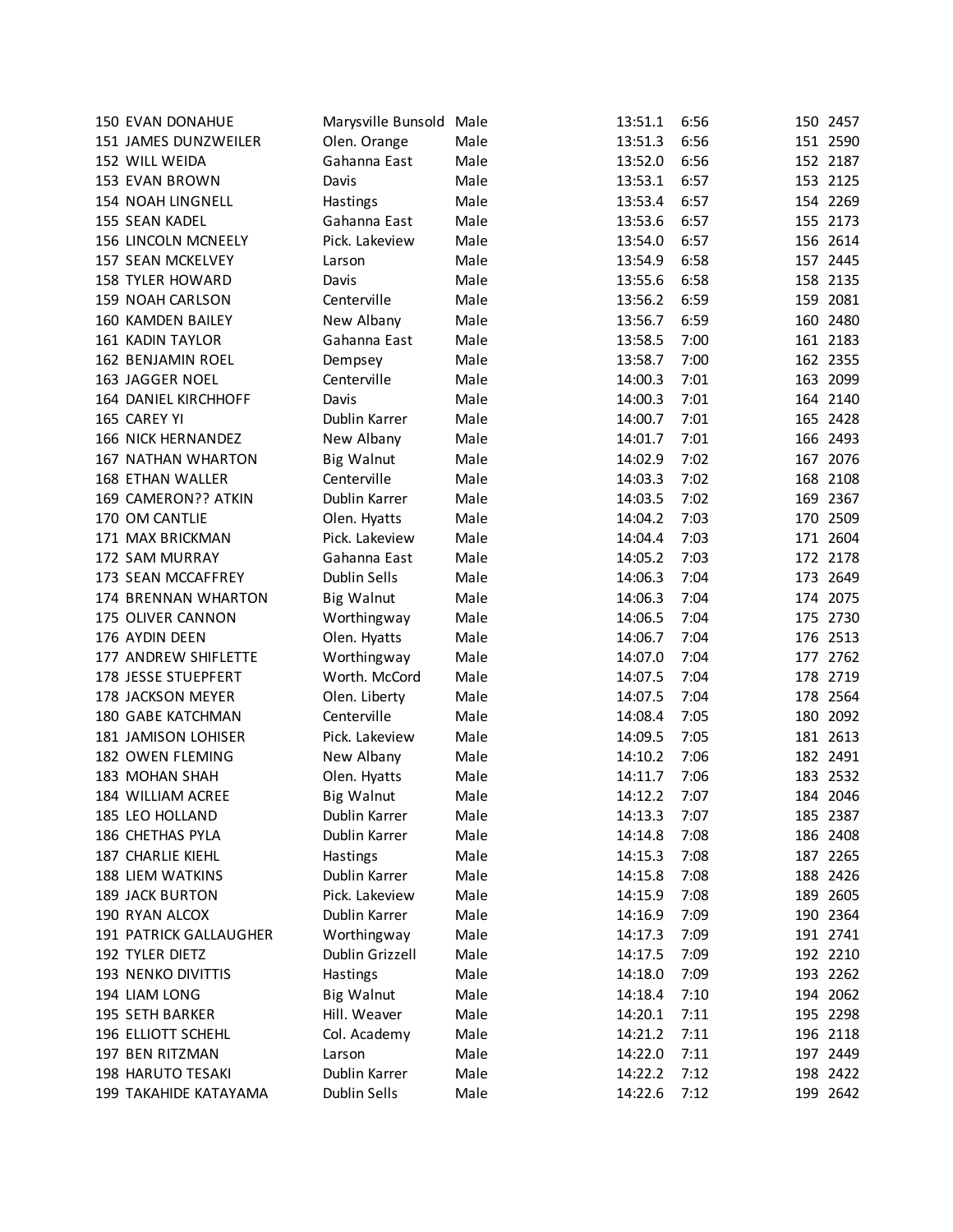| <b>200 KELLEN BEHRENS</b> | Olen. Liberty      | Male | 14:23.0 | 7:12 | 200 2542             |
|---------------------------|--------------------|------|---------|------|----------------------|
| 201 MAX DEERWESTER        | Hill. Weaver       | Male | 14:23.3 | 7:12 | 201 2305             |
| 202 ISAAC MARIN           | Centerville        | Male | 14:25.1 | 7:13 | 202 2098             |
| 203 OWEN ADAMS            | Worth. McCord      | Male | 14:25.7 | 7:13 | 203 2691             |
| 204 HAYDON MATTHEWS       | Marysville Bunsold | Male | 14:26.3 | 7:14 | 204 2469             |
| 205 JACKSON BODE          | Olen. Liberty      | Male | 14:26.3 | 7:14 | 205 2544             |
| 206 WYATT VERSELE         | Worth. McCord      | Male | 14:26.4 | 7:14 | 206 2725             |
| 207 BRENDAN HARRELL       | Dublin Sells       | Male | 14:27.0 | 7:14 | 207 2638             |
| 208 BEN BERKSHIRE         | Centerville        | Male | 14:27.4 | 7:14 | 208 2077             |
| 209 BEAR DJUPE            | Worthingway        | Male | 14:27.8 | 7:14 | 209 2738             |
| 210 DAVIS HAINES          | Dublin Grizzell    | Male | 14:28.3 | 7:15 | 210 2218             |
| 211 NICK ZAHNISER         | Dublin Grizzell    | Male | 14:29.2 | 7:15 | 211 2255             |
| 212 AKI HOTTA             | Dublin Karrer      | Male | 14:29.8 | 7:15 | 212 2389             |
| 213 CALVIN COOPER         | Worthingway        | Male | 14:30.3 | 7:16 | 213 2734             |
| 214 MATTHEW COLETTA       | Dublin Grizzell    | Male | 14:34.6 | 7:18 | 214 2207             |
| 215 JAKE OTTENWELLER      | Dublin Grizzell    | Male | 14:36.6 | 7:19 | 215 2235             |
| 216 TOREN WILKINS         | Centerville        | Male | 14:37.6 | 7:19 | 216 2109             |
| 217 KELLEY MCKEEMAN       | Olen. Liberty      | Male | 14:38.0 | 7:19 | 217 2563             |
| 218 BEN WILSON            | Pick. Lakeview     | Male | 14:38.2 | 7:20 | 218 2627             |
| 219 IAN MASONBRINK        | Olen. Liberty      | Male | 14:38.4 | 7:20 | 219 2562             |
| 220 GABE GORE             | Dublin Karrer      | Male | 14:39.1 | 7:20 | 220 2382             |
| 221 KIRAN SINGRI          | Dublin Sells       | Male | 14:39.5 | 7:20 | 221 2663             |
| 222 HUDSON BARBEAU        | <b>Big Walnut</b>  | Male | 14:40.0 | 7:20 | 222 2047             |
| 223 JOSHUA BLACKBURN      | <b>Big Walnut</b>  | Male | 14:41.4 | 7:21 | 223 2050             |
| 224 AUSTIN GADE           | Dublin Grizzell    | Male | 14:42.4 | 7:22 | 224 2214             |
| 225 ANDREW MONTERO        | Hastings           | Male | 14:42.5 | 7:22 | 225 2271             |
| 226 KANAV AZAD            | Dublin Karrer      | Male | 14:43.2 | 7:22 | 226 2368             |
| 227 LUCAS BRAND           | Dublin Sells       | Male | 14:44.3 | 7:23 | 227 2633             |
| 228 DYLAN TATE            | Worth. McCord      | Male | 14:45.4 | 7:23 | 228 2722             |
| 229 MAX DAUGHERTY         | Marysville Bunsold | Male | 14:46.9 | 7:24 | 229 2456             |
| 230 MARK SIMON            |                    | Male | 14:47.1 | 7:24 | 230 2578             |
| 231 LES CAMPBELL          | Olen. Liberty      | Male |         |      |                      |
|                           | Larson             |      | 14:48.2 | 7:25 | 231 2434<br>232 2104 |
| 232 AUSTIN SMALL          | Centerville        | Male | 14:49.0 | 7:25 |                      |
| 233 KYLE PETERSON         | Olen. Liberty      | Male | 14:49.3 | 7:25 | 233 2572             |
| 234 KAI ELLSWORTH         | Dublin Karrer      | Male | 14:49.8 | 7:25 | 234 2378             |
| 235 CHAD BRADLEY          | New Albany         | Male | 14:50.6 | 7:26 | 235 2484             |
| 236 BREANDAN DUFFY        | Dublin Karrer      | Male | 14:51.6 | 7:26 | 236 2377             |
| 237 BROCK LENZO           | <b>Hastings</b>    | Male | 14:53.1 | 7:27 | 237 2268             |
| 238 KASEN SHACKLEFORD     | Centerville        | Male | 14:53.5 | 7:27 | 238 2103             |
| 239 ERIC HONG             | Dublin Karrer      | Male | 14:53.6 | 7:27 | 239 2388             |
| 240 EDMUND PHILLIPS       | Dublin Karrer      | Male | 14:53.6 | 7:27 | 240 2404             |
| 241 CALEB SYNDER          | Hastings           | Male | 14:54.0 | 7:27 | 241 2282             |
| 242 ALEX WILSON           | Olen. Liberty      | Male | 14:54.8 | 7:28 | 242 2583             |
| 243 SUSHANT GUNDRATHI     | Dublin Grizzell    | Male | 14:55.1 | 7:28 | 243 2217             |
| 244 YUYA SAKAMOTO         | Worthingway        | Male | 14:55.2 | 7:28 | 244 2760             |
| 245 ELIJAH MEYER          | Pick. Lakeview     | Male | 14:55.9 | 7:28 | 245 2616             |
| 246 LOGAN ROSS            | Marysville Bunsold | Male | 14:56.1 | 7:29 | 246 2472             |
| 247 JASMEH BHURJEE        | Dublin Karrer      | Male | 14:56.9 | 7:29 | 247 2369             |
| 248 GABRIEL KING          | Worthingway        | Male | 14:57.1 | 7:29 | 248 2746             |
| 249 CHARLIE TZAGOURNIS    | <b>Hastings</b>    | Male | 14:59.5 | 7:30 | 249 2284             |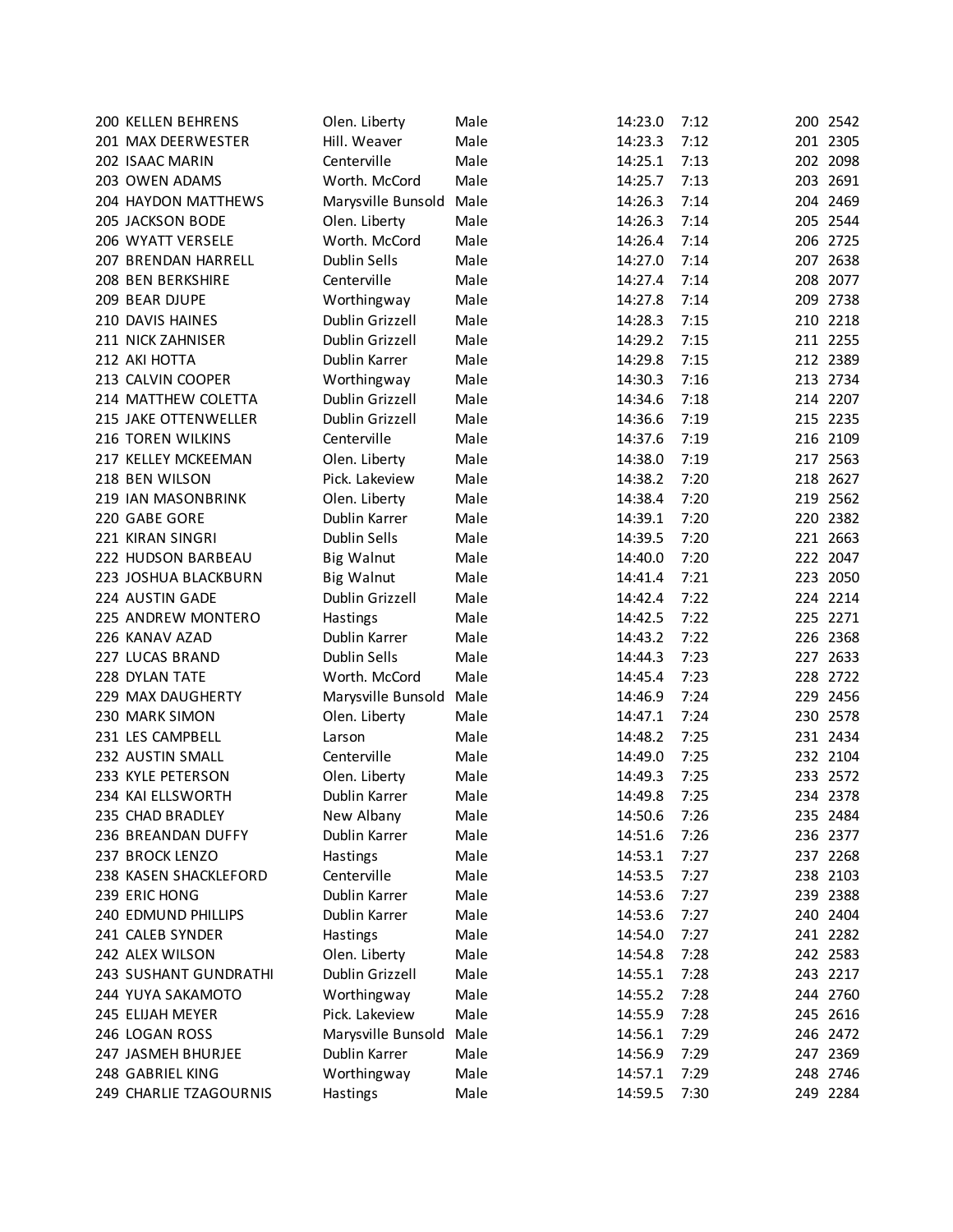| 250 PAUL AARON ALEXANDER?? | Dublin Karrer           | Male | 14:59.5 | 7:30 | 250 2365 |
|----------------------------|-------------------------|------|---------|------|----------|
| 251 BRADY PENNINGTON       | Pick. Lakeview          | Male | 15:01.5 | 7:31 | 251 2617 |
| 252 CAMERON MCANELLY       | <b>Big Walnut</b>       | Male | 15:01.7 | 7:31 | 252 2063 |
| 253 SETH LAMBERT           | Hastings                | Male | 15:02.1 | 7:32 | 253 2267 |
| 254 DRAKE YARNAL           | Centerville             | Male | 15:02.6 | 7:32 | 254 2112 |
| 255 LINCOLN WALKER         | Marysville Bunsold      | Male | 15:02.6 | 7:32 | 255 2477 |
| 256 ALEXANDER ZAHNISER     | Dempsey                 | Male | 15:04.3 | 7:33 | 256 2363 |
| 257 JOHN PETERSON          | Olen. Hyatts            | Male | 15:05.0 | 7:33 | 257 2530 |
| 258 JOEL DULSKI            | Centerville             | Male | 15:05.9 | 7:33 | 258 2087 |
| 259 CONNOR QUERY           | Olen. Liberty           | Male | 15:06.3 | 7:34 | 259 2573 |
| 260 GAGE PRICE             | <b>Big Walnut</b>       | Male | 15:07.5 | 7:34 | 260 2065 |
| 261 LUKE MEINER            | Dublin Grizzell         | Male | 15:07.6 | 7:34 | 261 2231 |
| 262 CARTER FISHER          | Gahanna East            | Male | 15:07.8 | 7:34 | 262 2167 |
| 263 BRANDON DIETZ          | Dublin Grizzell         | Male | 15:08.9 | 7:35 | 263 2209 |
| 264 NATHAN KOVACH          | New Albany              | Male | 15:09.5 | 7:35 | 264 2498 |
| 265 MATTHEW SEIDENSTICKER  | Dublin Sells            | Male | 15:09.8 | 7:35 | 265 2662 |
| 266 THOMAS CHAPMAN         | <b>Hastings</b>         | Male | 15:10.3 | 7:36 | 266 2258 |
| 267 BRAD GU                | Dublin Karrer           | Male | 15:11.1 | 7:36 | 267 2383 |
| <b>268 LUKE BANYOTS</b>    | Hill. Weaver            | Male | 15:12.1 | 7:37 | 268 2297 |
| 269 CARTER LEICHMAN        | Olen. Liberty           | Male | 15:13.2 | 7:37 | 269 2561 |
| 270 PETER GOODMAN          | Worth. McCord           | Male | 15:13.7 | 7:37 | 270 2697 |
| 271 ENZO VANGUNDY          | Hill. Weaver            | Male | 15:14.9 | 7:38 | 271 2334 |
| 272 CASEY REITZ            | Hastings                | Male | 15:15.1 | 7:38 | 272 2275 |
| 273 SRIJAN PULI            | Dublin Karrer           | Male | 15:15.8 | 7:38 | 273 2407 |
| 274 FILIPPO GANESAN        | Larson                  | Male | 15:17.5 | 7:39 | 274 2438 |
| 275 JACKSON ODELL          | Hill. Weaver            | Male | 15:18.9 | 7:40 | 275 2327 |
| 276 COLIN EMBI             | Dublin Grizzell         | Male | 15:19.2 | 7:40 | 276 2211 |
| 277 MATTHEW FOSTER         | Hill. Weaver            | Male | 15:19.4 | 7:40 | 277 2310 |
| 277 MAXWELL PROSSER        | Dublin Sells            | Male | 15:19.4 | 7:40 | 277 2655 |
| 279 ETHAN HUIZENGA         | New Albany              | Male | 15:19.8 | 7:40 | 279 2495 |
| 280 ALEXI FERNANDEZ-BUSTO  | Marysville Bunsold      | Male | 15:20.2 | 7:41 | 280 2459 |
| 281 MANDEEP PIPPALI        | Dublin Grizzell         | Male | 15:21.0 | 7:41 | 281 2236 |
| 282 MATTHEW HURLEY         | Dublin Karrer           | Male | 15:22.1 | 7:41 | 282 2391 |
| 283 SPENCER WOYTON         | Dublin Grizzell         | Male | 15:23.1 | 7:42 | 283 2250 |
| 284 MASON LYLE             | Dempsey                 | Male | 15:23.4 | 7:42 | 284 2351 |
| 285 PETER SILER            | Olen. Liberty           | Male | 15:24.3 | 7:43 | 285 2577 |
| 286 LOGAN CLEMENT          | Dempsey                 | Male | 15:25.8 | 7:43 | 286 2345 |
| 287 CALEB WAUGH            | Pick. Lakeview          | Male | 15:25.9 | 7:43 | 287 2624 |
| 288 DEVIN BARTOS           | Dempsey                 | Male | 15:26.2 | 7:44 | 288 2338 |
| 289 ANDREW POLCHOW         | Davis                   | Male | 15:28.2 | 7:45 | 289 2152 |
| 290 TRAVIS MILLER          | Worth. McCord           | Male | 15:28.7 | 7:45 | 290 2713 |
| 291 QUINN CHAPPELEAR       | Pick. Lakeview          | Male | 15:29.0 | 7:45 | 291 2606 |
| 292 SAMUEL CARR            | Centerville             | Male | 15:30.4 | 7:46 | 292 2083 |
| 293 JACOB KINGSLEY         | Olen. Liberty           | Male | 15:33.0 | 7:47 | 293 2557 |
| 294 DANIEL JO              | Olen. Liberty           | Male | 15:34.5 | 7:48 | 294 2556 |
| 295 BECKETT COGHLAN        | Hastings                | Male | 15:35.0 | 7:48 | 295 2260 |
| 296 REGGIE KIPKE           | Gahanna East            | Male | 15:35.5 | 7:48 | 296 2174 |
| 297 ABE BISIGNANO          | Gahanna East            | Male | 15:35.7 | 7:48 | 297 2159 |
| 298 CHRISTIAN PEARSON      | Dublin Karrer           | Male | 15:37.1 | 7:49 | 298 2403 |
| 299 TREVOR MARLATT         | Marysville Bunsold Male |      | 15:38.8 | 7:50 | 299 2468 |
|                            |                         |      |         |      |          |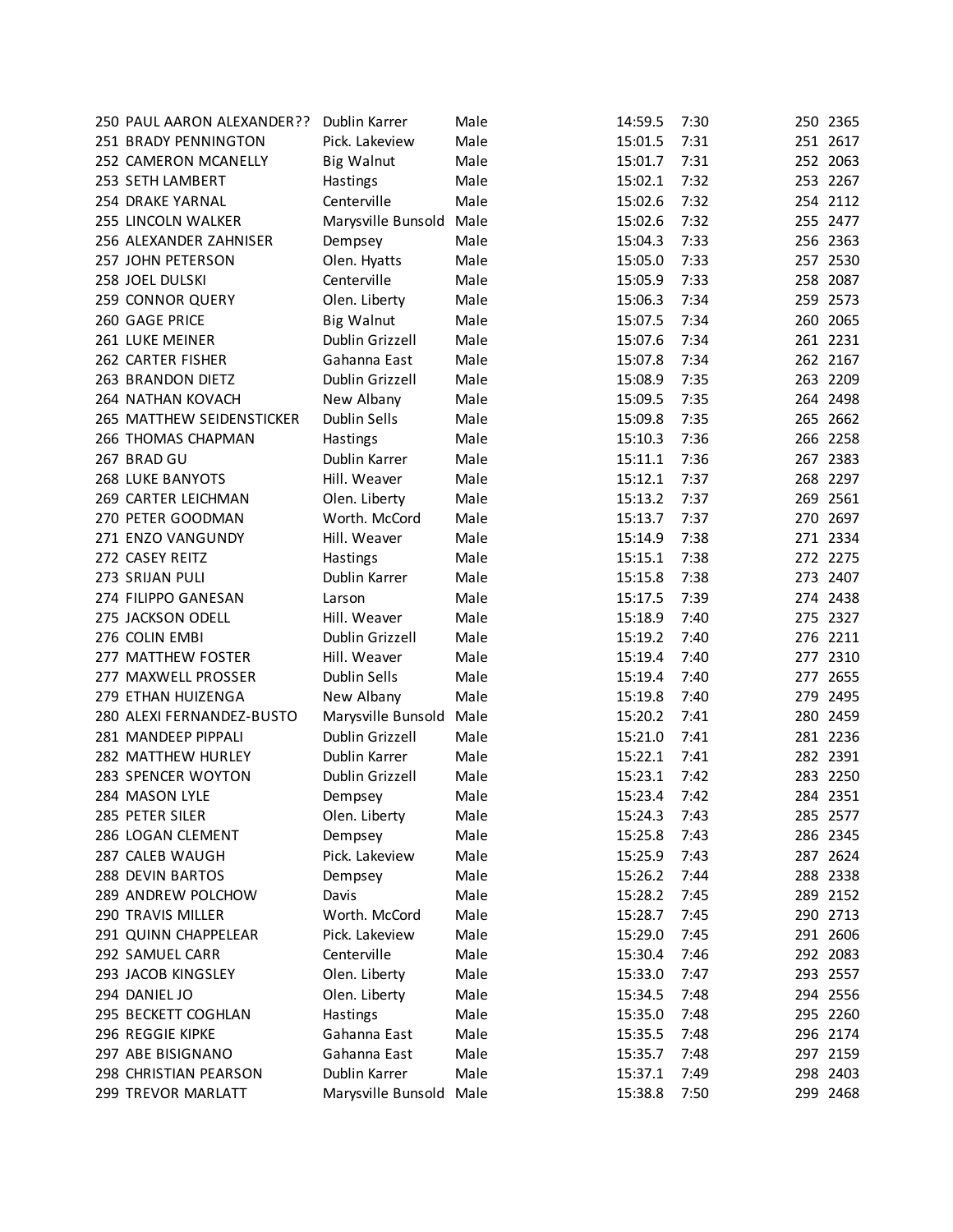|             | 300 CHRIS JETER        | Gahanna East            | Male | 15:40.7 | 7:51 |     | 300 2172 |
|-------------|------------------------|-------------------------|------|---------|------|-----|----------|
|             | 301 DORIAN BRISTOL     | Col. Academy            | Male | 15:40.9 | 7:51 |     | 301 2114 |
|             | 302 MICHAEL WANGLER    | Davis                   | Male | 15:42.0 | 7:51 |     | 302 2158 |
|             | 303 DEAN MANNING       | Dublin Sells            | Male | 15:42.3 | 7:52 |     | 303 2647 |
|             | 304 KHOA DINH          | Worthingway             | Male | 15:42.6 | 7:52 |     | 304 2737 |
|             | 305 JOEY CONROY        | Hastings                | Male | 15:42.8 | 7:52 |     | 305 2261 |
|             | 306 ROHAN BALA         | New Albany              | Male | 15:43.8 | 7:52 |     | 306 2481 |
|             | 307 LOGAN THARP        | Olen. Liberty           | Male | 15:44.0 | 7:52 |     | 307 2580 |
|             | 308 GRAHAM KAUFMAN     | Hill. Weaver            | Male | 15:44.9 | 7:53 |     | 308 2315 |
|             | 309 DRAKE FARLEY       | <b>Big Walnut</b>       | Male | 15:48.7 | 7:55 | 309 | 2054     |
|             | 310 LIEV JOSEPH        | Dublin Grizzell         | Male | 15:51.2 | 7:56 |     | 310 2222 |
|             | 311 LUCAS BRUBAKER     | Gahanna East            | Male | 15:51.6 | 7:56 |     | 311 2161 |
|             | 312 JAMES GUSTY        | Larson                  | Male | 15:52.3 | 7:57 |     | 312 2440 |
|             | 313 CHRIS OSWALD       | Hastings                | Male | 15:53.6 | 7:57 |     | 313 2272 |
|             | 314 LIAM HARRIS        | Worth. McCord           | Male | 15:56.0 | 7:58 |     | 314 2699 |
|             | 315 MAX WANG           | Dublin Grizzell         | Male | 15:56.6 | 7:59 |     | 315 2248 |
|             | 316 THOMAS PETERSON    | Olen. Hyatts            | Male | 15:57.6 | 7:59 |     | 316 2531 |
|             | 317 CAMERON MUNDELL    | Hill. Weaver            | Male | 15:57.9 | 7:59 |     | 317 2324 |
|             | 318 ELIJAH GILBERT     | Dempsey                 | Male | 15:58.3 | 8:00 |     | 318 2347 |
|             | 319 BRYCE RAY          | Worth. McCord           | Male | 15:58.8 | 8:00 |     | 319 2714 |
|             | 320 BRODY KUROWSKI     | Davis                   | Male | 15:59.3 | 8:00 |     | 320 2144 |
|             | 321 AIDAN RICE         | Dublin Karrer           | Male | 15:59.3 | 8:00 |     | 321 2412 |
|             | 322 SAM HERTZ          | Worth. McCord           | Male | 15:59.7 | 8:00 |     | 322 2702 |
|             | 323 ELI HAMMOND        | Worthingway             | Male | 16:00.8 | 8:01 |     | 323 2743 |
|             | 324 JOSH SITTER        | Dublin Grizzell         | Male | 16:00.8 | 8:01 |     | 324 2243 |
|             | 325 GAVIN KORB         | Dublin Grizzell         | Male | 16:01.4 | 8:01 |     | 325 2225 |
|             | 326 JACK PATTERSON JR. | Hastings                | Male | 16:01.4 | 8:01 |     | 326 2274 |
|             | 327 KYLE ALMASSY       | Olen. Liberty           | Male | 16:01.8 | 8:01 |     | 327 2541 |
|             | 328 MADDOX BROYLES     | Dublin Sells            | Male | 16:02.1 | 8:02 |     | 328 2634 |
|             | 329 FAISAL ALSULAIMAN  | Davis                   | Male | 16:02.7 | 8:02 |     | 329 2121 |
|             | 330 JACK DOWNING       | Dublin Sells            | Male | 16:03.3 | 8:02 |     | 330 2635 |
|             | 331 LUKE LEE           | Centerville             | Male | 16:03.6 | 8:02 |     | 331 2095 |
|             | 332 CARSON HUXTABLE    | Centerville             | Male | 16:05.0 | 8:03 |     | 332 2090 |
|             | 333 ZACHARY WECKER     | <b>Big Walnut</b>       | Male | 16:06.7 | 8:04 |     | 333 2074 |
|             | 334 NOAH STOWELL       | Marysville Bunsold Male |      | 16:06.9 | 8:04 |     | 334 2476 |
|             | 335 KADEN WARREN       | Hill. Weaver            | Male | 16:10.5 | 8:06 |     | 335 2335 |
|             | 336 ZACH FEWINS        | Marysville Bunsold      | Male | 16:11.0 | 8:06 |     | 336 2460 |
|             | 337 IAN TONG           | Olen. Liberty           | Male | 16:12.0 | 8:06 |     | 337 2581 |
|             | 338 ELLIOT GILBERT     | Olen. Hyatts            | Male | 16:12.9 | 8:07 |     | 338 2517 |
|             | 339 JACK WEGNER        | Olen. Hyatts            | Male | 16:13.0 | 8:07 |     | 339 2537 |
|             | 340 ELI NUSS           | Gahanna East            | Male | 16:13.3 | 8:07 |     | 340 2179 |
|             | 341 PRANEEL REDDY      | Olen. Orange            | Male | 16:15.7 | 8:08 |     | 341 2598 |
|             | 342 VED VYAS           | Olen. Hyatts            | Male | 16:15.9 | 8:08 |     | 342 2535 |
|             | 343 BENNETT KO         | Col. Academy            | Male | 16:16.6 | 8:09 |     | 343 2116 |
|             | 344 BRYCE LAMBERT      | Hastings                | Male | 16:18.2 | 8:10 |     | 344 2266 |
|             | 345 ADAM YACOB         | Olen. Liberty           | Male | 16:18.8 | 8:10 |     | 345 2584 |
|             | 346 ANTHONY LIMPEROS   | Hill. Weaver            | Male | 16:19.3 | 8:10 |     | 346 2320 |
| 347 LEVI LI |                        | Olen. Hyatts            | Male | 16:19.8 | 8:10 |     | 347 2524 |
|             | 348 CALEB RICE         | Marysville Bunsold      | Male | 16:21.0 | 8:11 |     | 348 2471 |
|             | 349 AIDAN KUROWSKI     | Davis                   | Male | 16:24.1 | 8:13 |     | 349 2143 |
|             |                        |                         |      |         |      |     |          |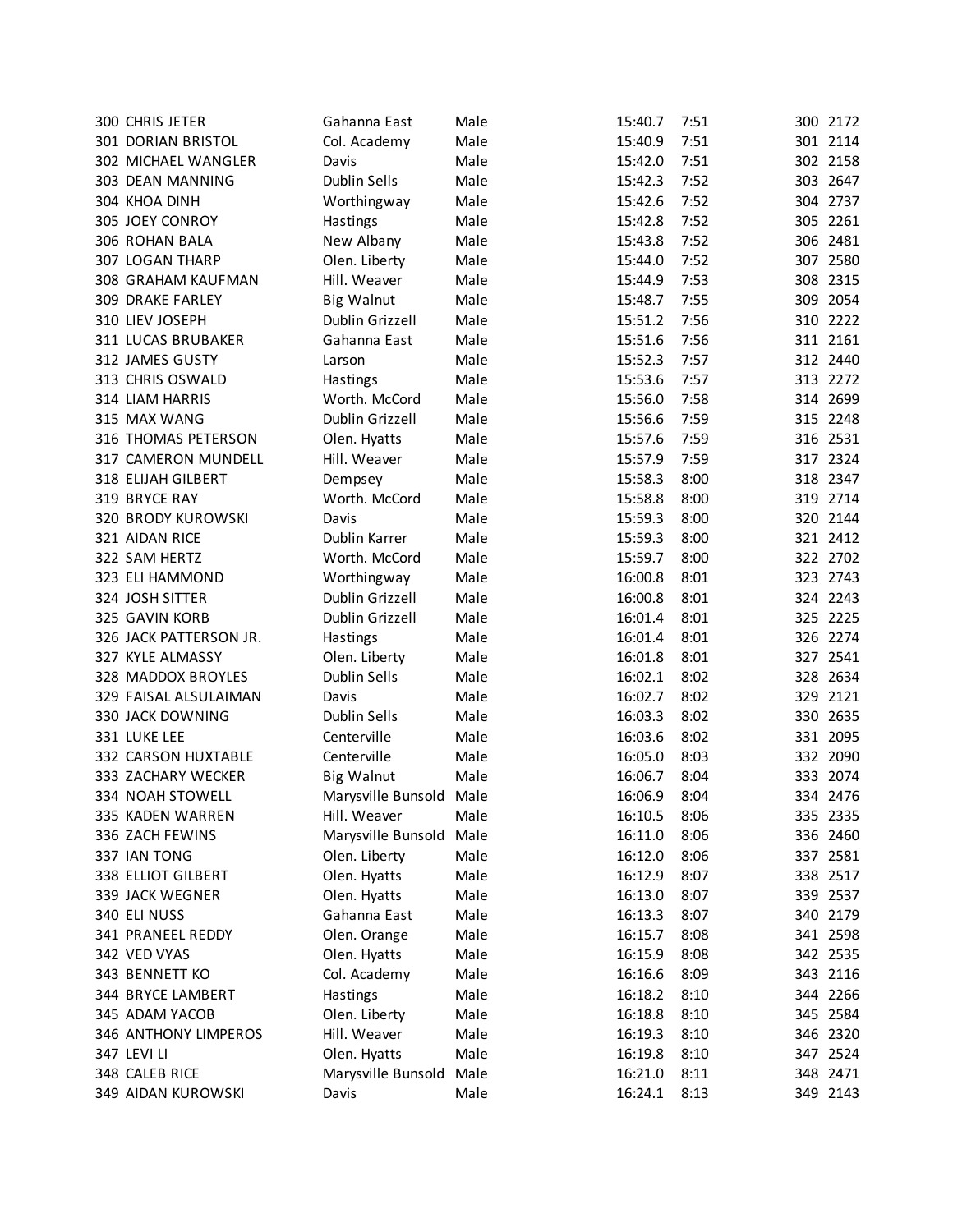| 350 LOGAN LANG            | <b>Big Walnut</b>                | Male         | 16:24.4 | 8:13 |     | 350 2055 |
|---------------------------|----------------------------------|--------------|---------|------|-----|----------|
| 351 MAXWELL BLOOMER       | <b>Big Walnut</b>                | Male         | 16:26.0 | 8:13 |     | 351 2051 |
| 352 DYLAN EVERITT         | <b>Big Walnut</b>                | Male         | 16:26.1 | 8:13 |     | 352 2073 |
| 353 RHITAM GHOSH          | Dublin Grizzell                  | Male         | 16:26.5 | 8:14 |     | 353 2215 |
| 354 NOAH STOTTLEMIRE      | Dempsey                          | Male         | 16:27.0 | 8:14 |     | 354 2359 |
| 355 COOPER LEDBETTER      | Hill. Weaver                     | Male         | 16:27.5 | 8:14 |     | 355 2318 |
| 356 JUSTIN BICHSEL        | Olen. Hyatts                     | Male         | 16:34.5 | 8:18 |     | 356 2508 |
| 357 DREAN SZABLEWSKI      | Dublin Karrer                    | Male         | 16:34.7 | 8:18 |     | 357 2420 |
| 358 SAMUEL STEWART        | <b>Big Walnut</b>                | Male         | 16:35.6 | 8:18 | 358 | 2072     |
| 359 MATTHEW VANORMER      | Dublin Sells                     | Male         | 16:38.5 | 8:20 | 359 | 2666     |
| <b>360 ZANDER STEPSIS</b> | <b>Big Walnut</b>                | Male         | 16:38.6 | 8:20 | 360 | 2070     |
| 361 CARTER SHARP          | Dempsey                          | Male         | 16:39.1 | 8:20 |     | 361 2357 |
| 362 CONNOR GILLIGAN       | Olen. Liberty                    | Male         | 16:40.8 | 8:21 |     | 362 2551 |
| 363 ALEX VILKINOFSKY      | Dublin Grizzell                  | Male         | 16:41.0 | 8:21 |     | 363 2247 |
| 364 WILLIAM DANNE         | <b>Big Walnut</b>                | Male         | 16:42.5 | 8:22 |     | 364 2052 |
| 365 AIDEN FINK            | Marysville Bunsold               | Male         | 16:42.9 | 8:22 |     | 365 2462 |
| 366 EWAN RAMSDELL         | Dublin Sells                     | Male         | 16:43.9 | 8:22 |     | 366 2657 |
| 367 NEEL MODAK            | Dublin Grizzell                  | Male         | 16:44.6 | 8:23 |     | 367 2233 |
| <b>368 JAVIER RAMOS</b>   | Olen. Liberty                    | Male         | 16:50.8 | 8:26 |     | 368 2575 |
| 369 AIDEN MONTERO         | Hastings                         | Male         | 16:54.8 | 8:28 |     | 369 2270 |
| 370 PAYTON SWISHER        | Worth. McCord                    | Male         | 16:55.9 | 8:28 |     | 370 2721 |
| 371 OWEN RUSSELL          | Centerville                      | Male         | 17:00.3 | 8:31 |     | 371 2102 |
| 372 HANSON MIAO           | Olen. Liberty                    | Male         | 17:01.9 | 8:31 |     | 372 2566 |
| 373 PATRICK REAGON        | Dublin Karrer                    | Male         | 17:02.2 | 8:32 |     | 373 2411 |
| 374 MICHAEL SCHWEMLEIN    | Gahanna East                     | Male         | 17:06.2 | 8:34 |     | 374 2181 |
| 375 DAVID HAN             | Worth. McCord                    | Male         | 17:08.9 | 8:35 |     | 375 2698 |
| 376 CASEY LAYMON          | Hill. Weaver                     | Male         | 17:09.8 | 8:35 |     | 376 2317 |
| 377 GAGE CROMWELL         | Marysville Bunsold               | Male         | 17:10.7 | 8:36 |     | 377 2455 |
| 378 BRODY RAABE           | Davis                            | Male         | 17:13.8 | 8:37 |     | 378 2154 |
| 379 JACOB FRY             | Hill. Weaver                     | Male         | 17:19.9 | 8:40 | 379 | 2311     |
| 380 DECLAN SAINT JACQUES  |                                  | Male         | 17:20.5 | 8:41 |     | 380 2278 |
| 381 VENKATA RAVULA        | <b>Hastings</b><br>Dublin Karrer | Male         | 17:22.0 | 8:41 |     | 381 2410 |
| 382 ERIC RADEMACHER       | Dublin Grizzell                  | Male         | 17:22.7 | 8:42 |     | 382 2238 |
| 383 HARRISON CLARK        | Hill. Weaver                     | Male         | 17:24.1 | 8:42 |     | 383 2303 |
| 384 HENRY ANDERSON        |                                  |              | 17:24.1 | 8:43 |     | 384 2257 |
|                           | <b>Hastings</b><br>Dublin Karrer | Male<br>Male |         |      |     |          |
| 385 SAI?? CHAPPIDI        |                                  |              | 17:24.6 | 8:43 |     | 385 2375 |
| 386 DREW RUCK             | Worth. McCord                    | Male         | 17:25.7 | 8:43 |     | 386 2717 |
| 387 GRAHAM EFRID          | Hastings                         | Male         | 17:26.7 | 8:44 |     | 387 2263 |
| 388 ISAAC GILMORE         | Olen. Hyatts                     | Male         | 17:27.4 | 8:44 |     | 388 2518 |
| 389 ROBERT ALLEN          | Dublin Karrer                    | Male         | 17:33.9 | 8:47 |     | 389 2366 |
| 390 HARESH MURUGESAN      | Dublin Grizzell                  | Male         | 17:35.7 | 8:48 |     | 390 2234 |
| 391 CALEB DAVIS           | Worth. McCord                    | Male         | 17:49.8 | 8:55 |     | 391 2696 |
| 392 MICHAEL SPANGENBERG   | <b>Big Walnut</b>                | Male         | 17:55.1 | 8:58 |     | 392 2068 |
| 393 SREENATH KUNAPULI     | Davis                            | Male         | 17:55.9 | 8:58 |     | 393 2142 |
| 394 ABHAY ATHREYA         | Davis                            | Male         | 17:55.9 | 8:58 |     | 394 2123 |
| 395 QUINN MARKLE          | Larson                           | Male         | 17:57.5 | 8:59 |     | 395 2443 |
| 396 SURYA KOLLURI         | Dublin Grizzell                  | Male         | 18:03.0 | 9:02 |     | 396 2224 |
| 397 HRIDAY BURRA          | Dublin Karrer                    | Male         | 18:04.3 | 9:03 |     | 397 2371 |
| 398 JACOB MONTGOMERY      | New Albany                       | Male         | 18:05.4 | 9:03 |     | 398 2501 |
| 399 ZACH ALLEN            | Dublin Grizzell                  | Male         | 18:06.2 | 9:04 |     | 399 2199 |